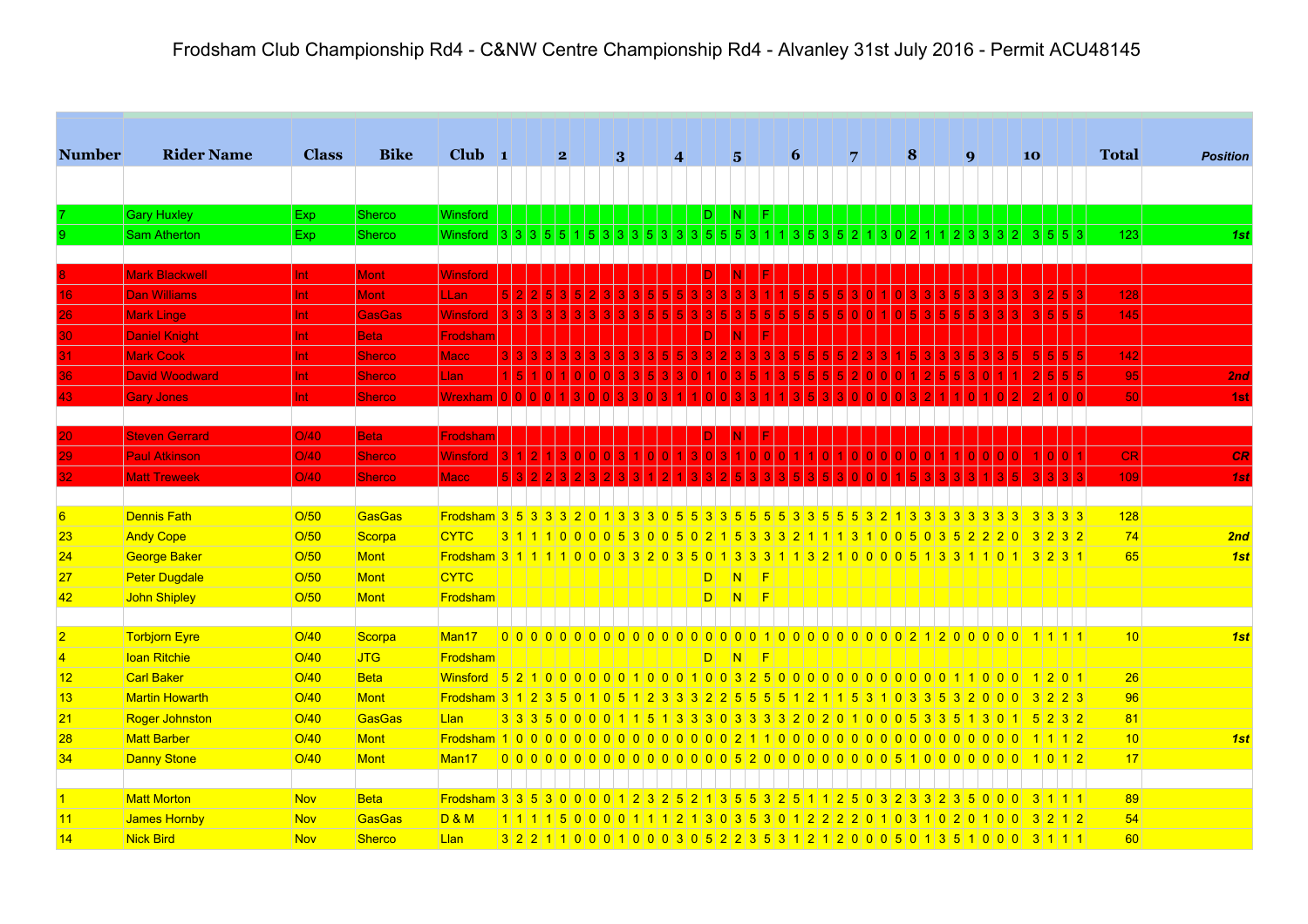| <b>Number</b> | <b>Rider Name</b>      | <b>Class</b> | <b>Bike</b>   | $Club$ 1                                                                                   |  | $\mathbf{2}$ | 3 |  | 4                                                                                       |  | $\overline{5}$ |             | 6 |  | $\overline{7}$ |  | 8 |  | $\boldsymbol{q}$ |  | 10                       |  | <b>Total</b> | <b>Position</b> |
|---------------|------------------------|--------------|---------------|--------------------------------------------------------------------------------------------|--|--------------|---|--|-----------------------------------------------------------------------------------------|--|----------------|-------------|---|--|----------------|--|---|--|------------------|--|--------------------------|--|--------------|-----------------|
|               |                        |              |               |                                                                                            |  |              |   |  |                                                                                         |  |                |             |   |  |                |  |   |  |                  |  |                          |  |              |                 |
| 15            | Dafydd Belton          | <b>Nov</b>   | <b>Ossa</b>   | Llan                                                                                       |  |              |   |  |                                                                                         |  |                |             |   |  |                |  |   |  |                  |  |                          |  | 32           | 2nd             |
| 19            | <b>Neil Brooks</b>     | <b>Nov</b>   | <b>Sherco</b> | D&M                                                                                        |  |              |   |  | 3 1 0 1 0 0 0 0 2 2 1 1 5 5 3 5 5 3 0 3 2 2 2 2 0 0 3 0 3 3 3 2 0 0 0 1 3 1 1 2         |  |                |             |   |  |                |  |   |  |                  |  |                          |  | 70           |                 |
| 22            | lan Mackman            | <b>Nov</b>   | Sherco        | Frodsham 0 0 0 0 0 0 0 0 0 0 0 0 2 1 0 0 1 0 5 0 0 0 0 0 0 0 0 0 0 1 1 0 3 0 0 0 0 1 1 2 2 |  |              |   |  |                                                                                         |  |                |             |   |  |                |  |   |  |                  |  |                          |  | 20           | 1st             |
| 33            | <b>Mark Timberlake</b> | <b>Nov</b>   | Mont          | Frodsham                                                                                   |  |              |   |  |                                                                                         |  |                | $D$ $N$ $F$ |   |  |                |  |   |  |                  |  |                          |  |              |                 |
| 35            | <b>Ashley Albiston</b> | <b>Nov</b>   | GasGas        | Frodsham 3 1 1 0 0 0 0 0 1 1 0 2 5 5 2 1 3 0 2 1 3 0 1 1 3 0 0 0 3 2 1 2 0 0 0 0 2 3 3 3   |  |              |   |  |                                                                                         |  |                |             |   |  |                |  |   |  |                  |  |                          |  | 55           |                 |
| 39            | <b>Mark Barton</b>     | <b>Nov</b>   | GasGas        | Frodsham 3 3 3 5 1 0 0 0 1 2 2 2 3 0 1 0 5 3 2 2 0 0 0 0 2 0 0 2 5 5 3 2 3 1 0 0 3 3 3 3   |  |              |   |  |                                                                                         |  |                |             |   |  |                |  |   |  |                  |  |                          |  | 73           |                 |
| 40            | Josh Worthington       | <b>Nov</b>   | GasGas        | <b>Darwin</b>                                                                              |  |              |   |  | 0321000020000105100110120001511100011001                                                |  |                |             |   |  |                |  |   |  |                  |  |                          |  | 33           |                 |
|               |                        |              |               |                                                                                            |  |              |   |  |                                                                                         |  |                |             |   |  |                |  |   |  |                  |  |                          |  |              |                 |
| 18            | <b>Gaz Thomas</b>      | Ad Beg       | Sherco        | Macc                                                                                       |  |              |   |  |                                                                                         |  |                |             |   |  |                |  |   |  |                  |  |                          |  | 33           |                 |
| 41            | <b>Richard Nield</b>   | Ad Beg       | Beta          |                                                                                            |  |              |   |  |                                                                                         |  |                |             |   |  |                |  |   |  |                  |  |                          |  | 123          |                 |
| 70            | <b>Mike Horrocks</b>   | Ad Beg       | Sherco        | Frodsham 1 3 2 1 0 0 0 0 5 1 5 1 3 0 0 0 2 3 3 3 1 0 0 1 0 0 1 0 0 1 0 0 2 1 2 1 1 1 0 2 0 |  |              |   |  |                                                                                         |  |                |             |   |  |                |  |   |  |                  |  |                          |  | 46           |                 |
| 71            | <b>Richard Keeling</b> | Ad Beg       | Mont          | Frodsham 3 3 5 3 3 2 3 3 5 3 3 5 5 0 0 2 3 5 3 3 5 2 0 0 1 5 1 2 3 3 3 0 3 5 5 5           |  |              |   |  |                                                                                         |  |                |             |   |  |                |  |   |  |                  |  | 3 3 0 3                  |  | 114          |                 |
| 72            | Jake McGarry           | Ad Beg       | Beta          | Frodsham 3 2 5 5 3 1 0 3 5 2 5 5 0 0 0 5 3 3 3 3 2 0 0 0 2 1 1 2 2 2 5 5 3 5 5 6 3 3 3 2 5 |  |              |   |  |                                                                                         |  |                |             |   |  |                |  |   |  |                  |  |                          |  | 109          |                 |
| 73            | Dougie Greenall        | Ad Beg       | GasGas        |                                                                                            |  |              |   |  |                                                                                         |  |                |             |   |  |                |  |   |  |                  |  |                          |  | 27           | 2nd             |
| 74            | Ross Jones             | Ad Beg       | GasGas        | Frodsham 0 3 0 0 0 5 1 0 3 3 2 3 0 3 0 0 3 3 3 3 1 0 0 1 2 0 0 0 0 1 1 0 3 3 3 2           |  |              |   |  |                                                                                         |  |                |             |   |  |                |  |   |  |                  |  | $1 \mid 3 \mid 1 \mid 3$ |  | 60           |                 |
| 75            | Mark Diggle            | Ad Beg       | Sherco        | Frodsham 1 3 1 1 5 0 0 0 1 1 0 5 0 0 0 0 3 0 5 2 0 0 0 0 0 0 0 0 0 0 0 0 0 1 0 1 2         |  |              |   |  |                                                                                         |  |                |             |   |  |                |  |   |  |                  |  | 5000                     |  | 37           |                 |
| 77            | James Chaddock         | Ad Beg       | Sherco        | Cong                                                                                       |  |              |   |  |                                                                                         |  |                |             |   |  |                |  |   |  |                  |  | $0 0 0 0 0$              |  | 18           | 1st             |
| 79            | Joel Albiston          | Ad Beg       | GasGas        | Frodsham 3 2 2 2 3 3 2 1 5 5 3 3 3 0 3 0 3 3 3 3 2 0 0 0 3 0 0 2 1 2 1 1 3 3 2 2 3 2 1 0   |  |              |   |  |                                                                                         |  |                |             |   |  |                |  |   |  |                  |  |                          |  | 80           |                 |
| 80            | Bryan Sephton          | Ad Beg       | GasGas        | <b>Y&amp;G</b>                                                                             |  |              |   |  | $0$ 0 0 0 3 0 0 0 3 3 5 5 6 6 6 6 6 6 6 7 3 6 3 1 0 0 0 3 1 3 1 2 3 0 0 5 3 1 1 0 1 1 2 |  |                |             |   |  |                |  |   |  |                  |  |                          |  | 73           |                 |
| 82            | <b>Geoff Albiston</b>  | Ad Beg       | Beta          | Frodsham 1 0 1 0 0 3 0 0 3 2 5 5 5 3 0 0 5 5 3 3 5 0 0 5 1 0 0 0 3 1 0 0 3 2 2 3           |  |              |   |  |                                                                                         |  |                |             |   |  |                |  |   |  |                  |  | 0 1 0 2                  |  | 72           |                 |
| 87            | Jack McGarry           | Ad Beg       | Beta          | Frodsham $0$ 1 1 5 0 0 0 0 3 5 5 5 0 1 0 0 5 2 3 3 3 0 0 0 0 0 0 0 0 1 2 5 2 2 5 5 1 0 0 2 |  |              |   |  |                                                                                         |  |                |             |   |  |                |  |   |  |                  |  |                          |  | 67           |                 |
|               |                        |              |               |                                                                                            |  |              |   |  |                                                                                         |  |                |             |   |  |                |  |   |  |                  |  |                          |  |              |                 |
| 83            | <b>Caitlin Sutton</b>  | Yth B        | GasGas        | Frodsham 1 2 0 2 0 0 1 1 5 0 5 5 0 0 0 0 1 3 3 3 5 0 0 0 0 3 0 1 1 0 2 0 0 5 5 5 5 2 1 2 2 |  |              |   |  |                                                                                         |  |                |             |   |  |                |  |   |  |                  |  |                          |  | 71           | 2nd             |
| 85            | <b>Thomas Shipley</b>  | Yth B        | GasGas        |                                                                                            |  |              |   |  |                                                                                         |  |                |             |   |  |                |  |   |  |                  |  |                          |  | 114          |                 |
| 86            | Jake Jones             | Yth B        | Beta          |                                                                                            |  |              |   |  |                                                                                         |  |                |             |   |  |                |  |   |  |                  |  |                          |  | 35           | 1st             |
| 76            | Leo Clough             | Yth D        | Oset          |                                                                                            |  |              |   |  |                                                                                         |  |                |             |   |  |                |  |   |  |                  |  |                          |  | 139          | 2nd             |
| 81            | <b>Ellis Barton</b>    | Yth D        | Oset          | <b>Y&amp;G</b>                                                                             |  |              |   |  | 5 3 3 2 5 1 0 0 3 0 5 3 2 0 3 3 5 5 5 6 6 5 6 5 6 5 6 7 0 5 0 0 0 5 3 1 1 3 3 3 3       |  |                |             |   |  |                |  |   |  |                  |  |                          |  | 111          | 1st             |
|               |                        |              |               |                                                                                            |  |              |   |  |                                                                                         |  |                |             |   |  |                |  |   |  |                  |  |                          |  |              |                 |
| <b>OOC</b>    | Riding out of class    |              |               |                                                                                            |  |              |   |  |                                                                                         |  |                |             |   |  |                |  |   |  |                  |  |                          |  |              |                 |
| CR.           | <b>Changed Route</b>   |              |               |                                                                                            |  |              |   |  |                                                                                         |  |                |             |   |  |                |  |   |  |                  |  |                          |  |              |                 |